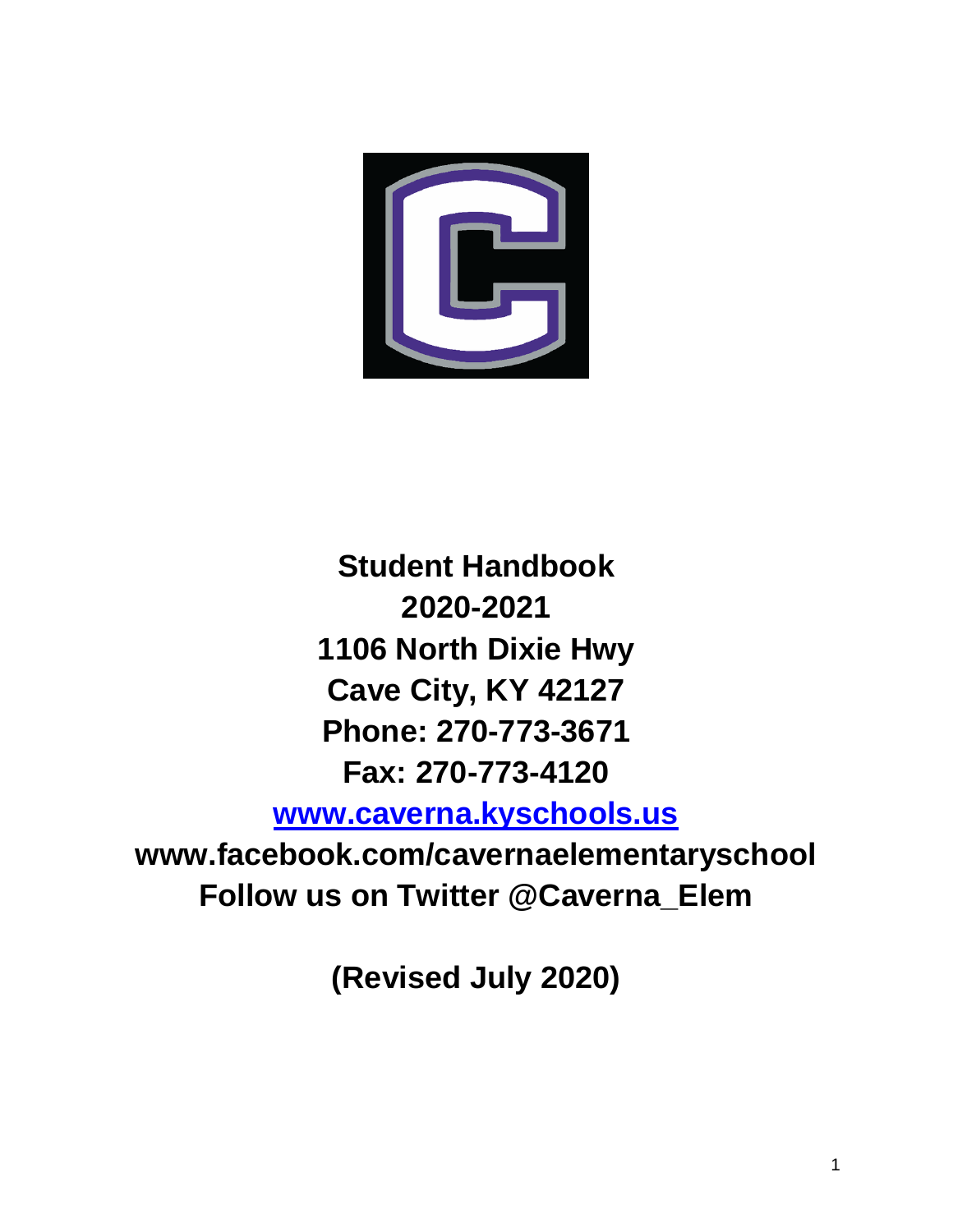# **2020-2021 Caverna School Calendar**

#### **(subject to change due to**

#### **weather, etc)**

#### **Date Events**

Aug. 25 - First Day for Students

Sept. 4 - NO SCHOOL (Contract Day for Staff)

Sept. 7 – NO SCHOOL (Labor Day)

Oct. 5 thru 9 – NO SCHOOL (Fall Break)

Oct. 23 – NO SCHOOL (Contract Day for Staff)

Nov. 3 – NO SCHOOL (Election Day)

Nov. 13 – NO SCHOOL (Contract Day for Staff)

Nov. 25 thru 27 – NO SCHOOL (Thanksgiving Break)

Dec. 11 – NO SCHOOL (Contract Day for Staff)

Dec. 21 thru 31 – NO SCHOOL (Christmas Break)

Jan. 1 – NO SCHOOL (New Years Day)

Jan. 15 – NO SCHOOL (Contract Day for Staff)

Jan. 18 – NO SCHOOL (Martin Luther King)

Feb. 12 – NO SCHOOL (Contract Day for Staff)

Feb. 15 – NO SCHOOL (Presidents Day)

March 19 – NO SCHOOL (Contract Day for Staff)

Apr. 5 thru 9 – NO SCHOOL (Spring Break)

May 27 – Last Day for Students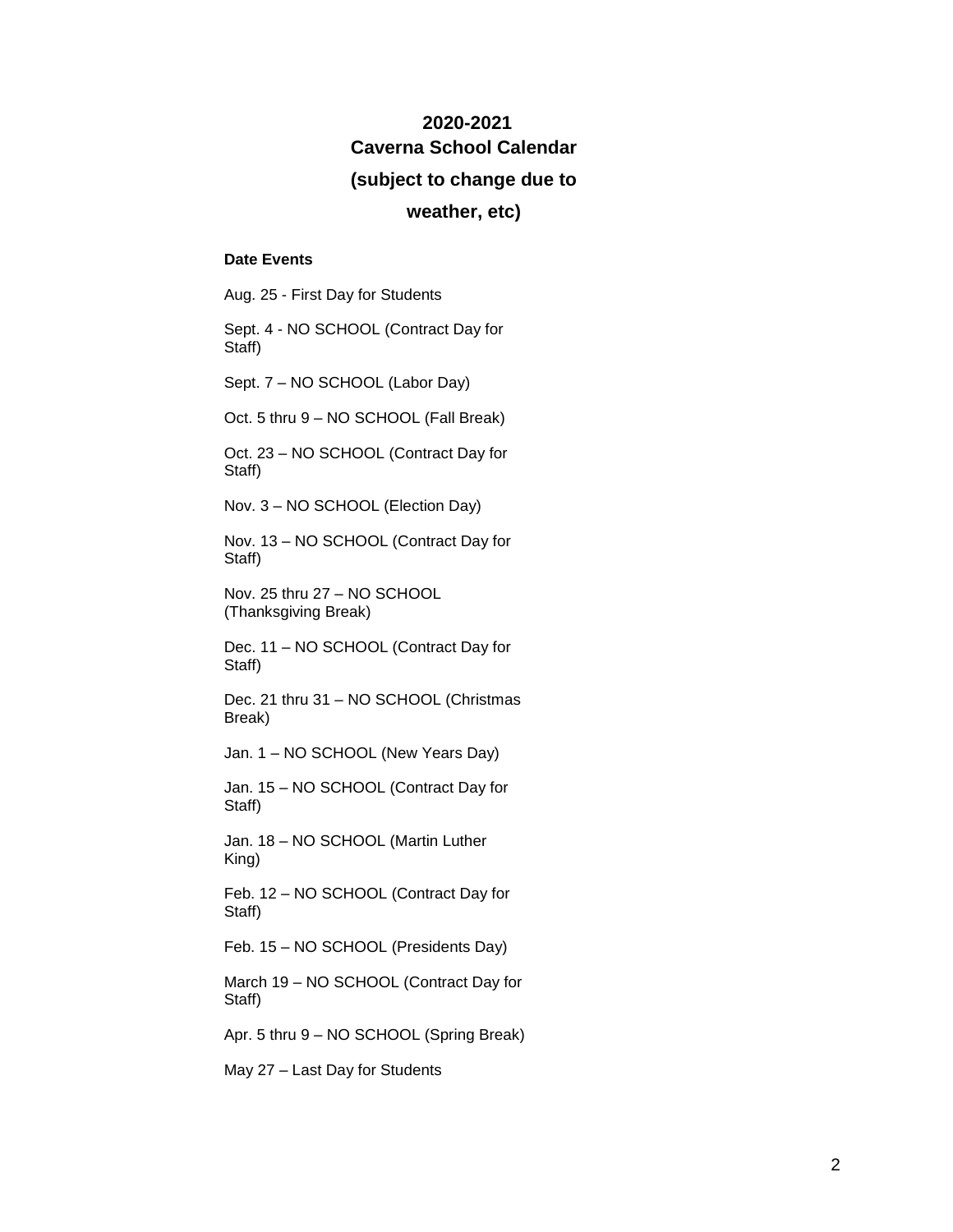Dear Parents,

I want to extend a warm welcome to our Caverna Elementary family. It is a privilege to serve and work with our students, faculty, and families to make our school the best it can be. My goal is to lead our school community in a manner that allows us to reach our goals.

At Caverna Elementary, we strive to create a safe and nurturing environment, which allows every student to be successful. We also aim to challenge our students, so they become well rounded and develop emotionally, socially, and academically.

Our teachers are passionate and committed to each student, to ensure they grow in confidence and problem solving skills. We want each student to develop values of respect, cooperation, perseverance, and a desire to strive for excellence in everything they do.

As principal of Caverna Elementary, I will be devoted, every day, to our students and community. I look forward to the memories we are going to make together, but most importantly, I look forward to seeing our students chase and achieve their dreams.

The Caverna Elementary Student Handbook is a quick reference guide that you will find extremely useful as questions arise throughout the school year. It has been carefully prepared and reviewed in order for you and your family to know and understand the policies and procedures of our school. Communication is key, when dealing with a student's education, so I am always available to help in any way, but I want to encourage parents and guardians to be in constant communication with their child's teacher to ensure a productive school year for everyone involved.

"Teaching kids to count is fine, but teaching them what counts is best." - Bob Talbert

Sincerely,

Tyler Richardson Principal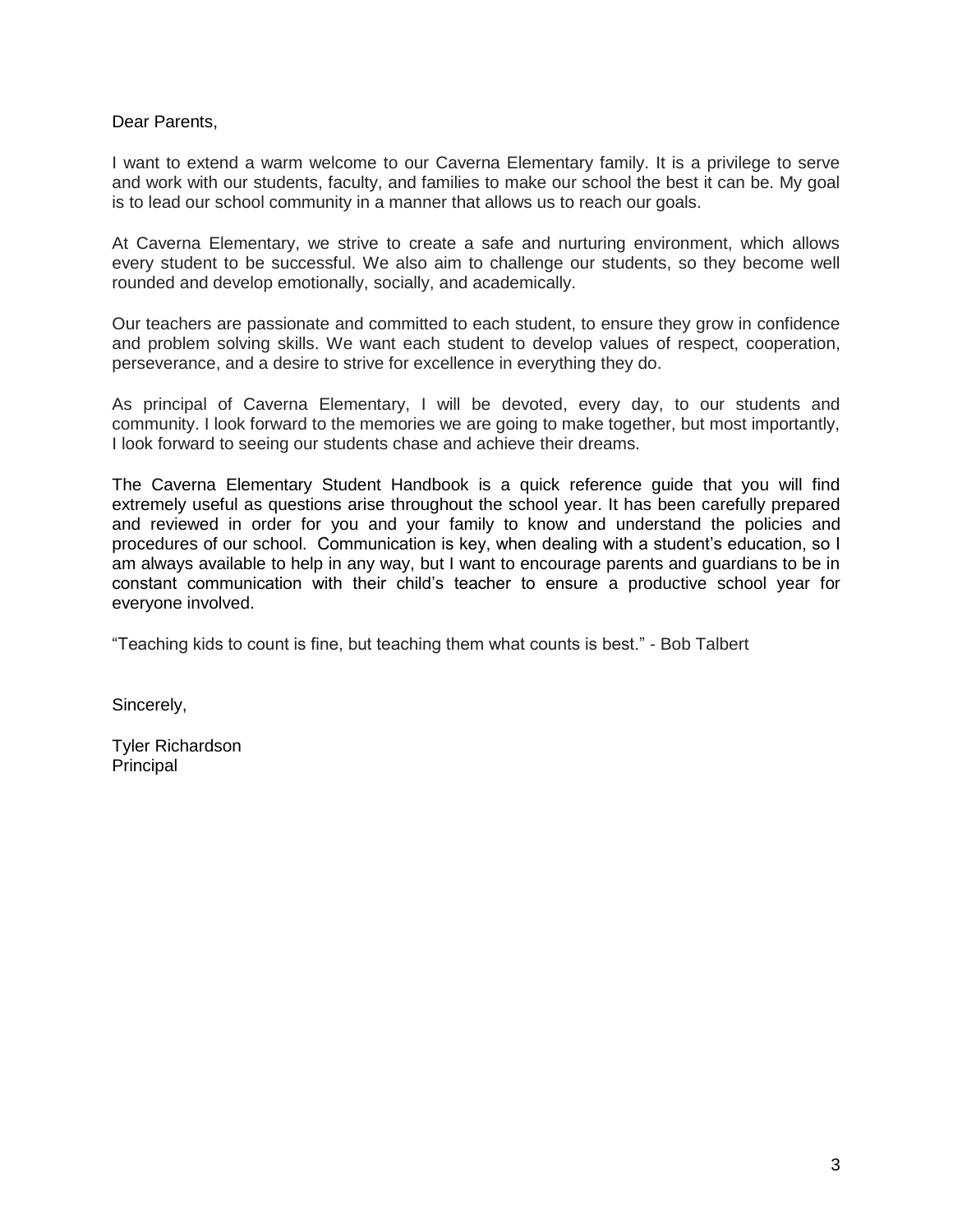## **CES COVID-19 Reopening Plans**

**Below is a link to our COVID-19 reopening plans and guidelines for the 2020-21 school year.**

## **[CES COVID-19 Reopening Plans](https://drive.google.com/file/d/1yj0eNl5TJl0XH260jAvE8Nu5YzVl6_v9/view?usp=sharing)**

# **STUDENT SERVICES**

### **Family Resource Youth Service Center**

Caverna's FRYSC is available to all students and parents. Our director, Wilma Bunnell, can be contacted at 773-4665. Mrs. Bunnell has offices at all three school buildings. The FRYSC helps students and families with issues that might interfere with student learning, such as family and/or financial difficulties. The goal of FRYSC is to coordinate needed services and make them available to our students and their families.

### **SBDM**

Caverna Elementary has a School- Based Decision Making Council will meet monthly starting in July. The times and dates have not been set by the new council. The purpose of the Caverna Elementary School Council is to set school policy and make decisions that will provide an environment to improve student achievement and will enable the teachers to impact the educational process.

### **2020-2021 SBDM MEMBERS**

Tyler Richardson, Principal Melissa Tobin, Teacher Christina Anderson, Teacher Donna Carrera, Parent Jennifer Reyna, Parent

### **How Can Parents Support Student Learning?**

- Read and discuss the contents of this handbook with your child.
- Check that all homework is completed.
- Talk to you child about what he/she is learning at school. Try to make connections to life.
- Become familiar with the school's program, policies and operations.
- Actively support expectations held by staff for the behavior of your child at school and school events.
- Become involved in school events.

# **FREQUENTLY ASKED QUESTIONS**

### **How do I contact my child's teacher?**

The best way to reach teachers is by email, DOJO, or a note in this agenda book. Their email addresses can be accessed on Caverna's website at www.caverna.kyschools.us. Teachers can also be reached during their planning period by phone at 270.773-3671. The office will not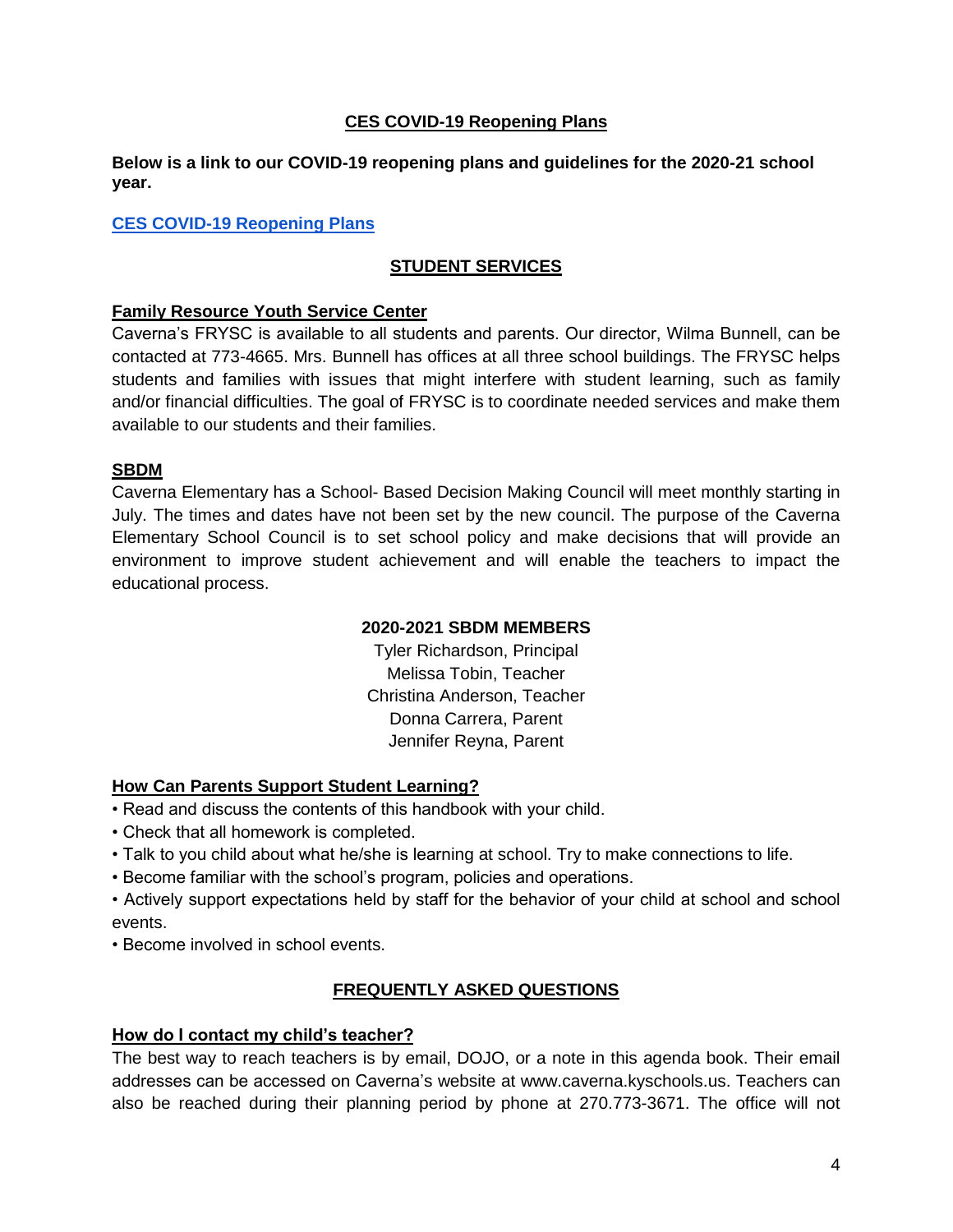forward calls to teachers during the school day to allow for your child to receive the maximum amount of time learning without disruptions. Teachers will do their best to return calls during their planning or immediately after school. Conferences can be scheduled with your teacher throughout the year. If you would like to schedule a conference or talk with a teacher just send a note with your child or leave a message in the office for your child's teacher to return your call.

## **What if I need to speak to the Principal?**

Mr. Richardson welcomes all parents who wish to meet with him. To be assured of an appointment, please call the office to arrange a time. "Drop-in" conferences certainly do occur, but there is no guarantee that the principal or counselor will be available. In the event of a problem, please contact your child's teacher first. The principal will enter the problem-solving process if the parent and teacher are unable to develop a mutually agreeable solution that is in the best interest of the child.

## **How does drop off and pick up work?**

The school day officially starts at 7:20 and ends at 2:20. Tardy students will miss valuable instructional time. (See attached Handbook for more details)

Car riders should be dropped off in the circle in the back of the school. Students may enter the building at 6:45. Parents and visitors are not allowed to enter the back doors. For the safety of your child, do not drop your child off unless an ADULT IS STANDING OUTSIDE ON THE SIDEWALK. Once the adult on duty leaves the back sidewalk area at 7:20, you must drive your child to the front of the building and walk them to the front office.

Afternoon car riders should be picked up out back. Drivers should remain in your cars and wait for your child and must have car tag in their window for pick up. Please do not come in the building for student pick up.

# **Do you have after school care?**

At this time our after school program has not been renewed. If anything changes throughout the year we will keep you informed. We will have some clubs and ESS and will give you further information as it comes available.

# **SCHOOL VISITATION**

Anyone coming to the school for any reason MUST check in at the office. Visitors must be escorted by school staff throughout the building. If you bring your child to school in the mornings, you should drop him/her off out back with the teacher who is on duty. School personnel will get your child to breakfast, gym or the classroom.

Every student must have an emergency information card on file in the office. This information is valuable not only on a day- to-day basis, but also in an emergency. Only people listed on the card will be permitted to check your child out. Students leaving school early must be signed out in the office by an authorized person. If for some reason you need to make a change to your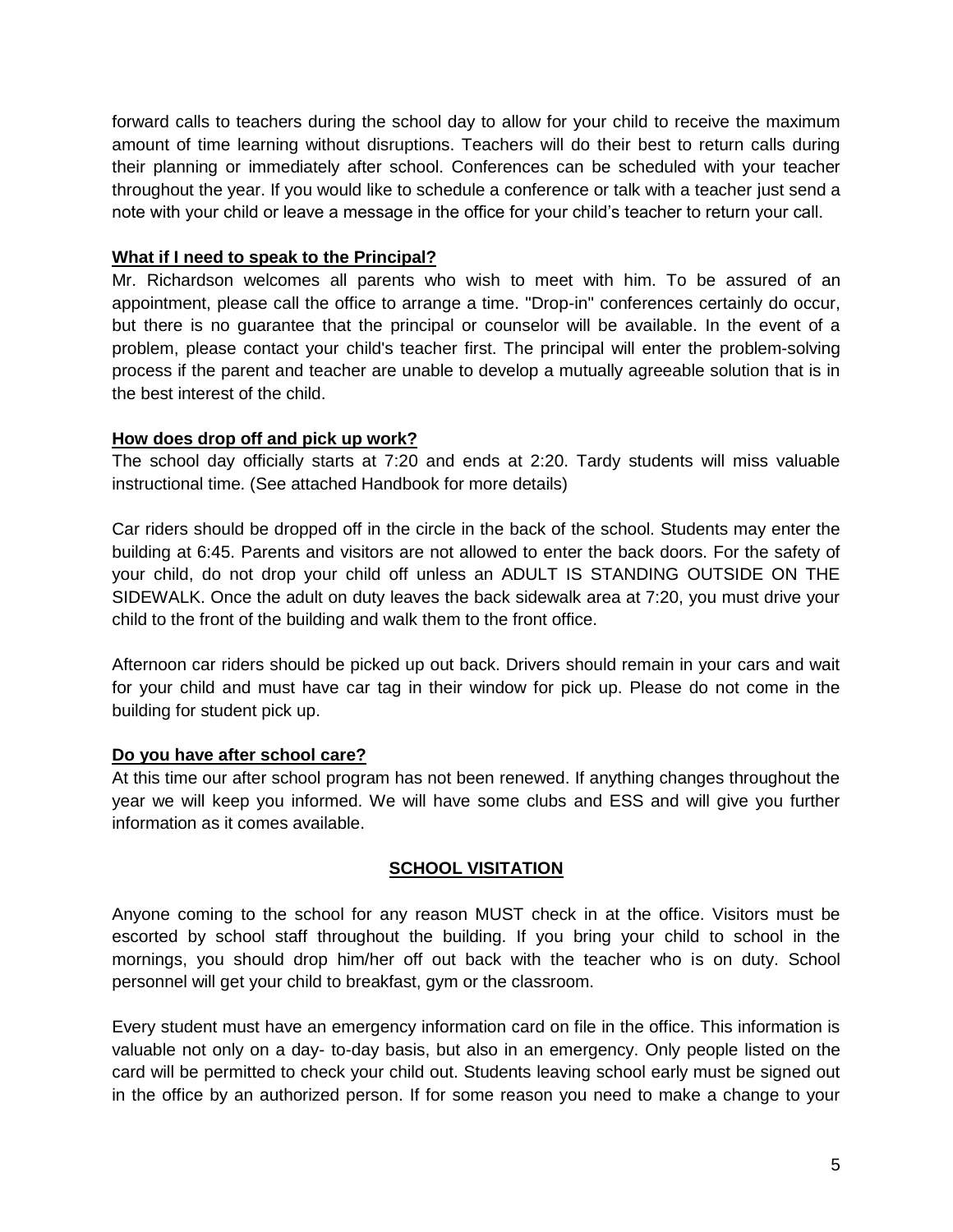child's emergency card during the year, please come by the office to add or omit the name to your child's card.

**Parents are asked not to go down the hall to wait for students in the morning or afternoon. This is disruptive to the learning process, and it causes hall congestion during afternoon dismissal. Parents will wait in their cars around back.** 

## **Attendance Policy- See District Attendance/Truancy Prevention Plan**

# **PROGRESS REPORTING TO PARENTS**

Report cards are sent home at the end of each nine-week period for grades K through 5. The report card must be signed by a parent/guardian and returned to the homeroom teacher as soon as possible. Parents/Guardians may call the school at 773-3671 to arrange for conference sessions with teachers. There will be a conference with every student the first 9 weeks. If a child is failing or not performing at the expected level of achievement either academically and/or behaviorally, the parent/guardian will be notified.

# **MEDICATION POLICY**

If a student is required to take medication (including aspirin or Tylenol) during school hours, the following procedures are followed:

1. Parent must fill out paperwork from the school nurse.

2. Parent must bring medication to the school nurse.

3. School will only give medicine that comes in a prescription bottle with instructions written on it.

4. Any other medication like aspirin or Tylenol must have a note with it explaining dosage.

5. The student will take the medication under the supervision of office staff.

6. Students are never allowed to transport medication on the bus.

# **TOYS**

No toys, games, cards of any kind, or other personal items which are not needed for instruction are to be brought to school unless requested by the teacher. The school reserves the right to collect these items and store them until the end of the school year if they are brought without permission. Items will only be returned to parent/guardian. The school is not responsible for these items if a child loses them or they are stolen from the child.

# **TEXTBOOKS AND LIBRARY BOOKS**

Each child will be responsible for the care of textbooks and library books. The parent/guardian will be required to pay the replacement cost of any damaged, lost or stolen books.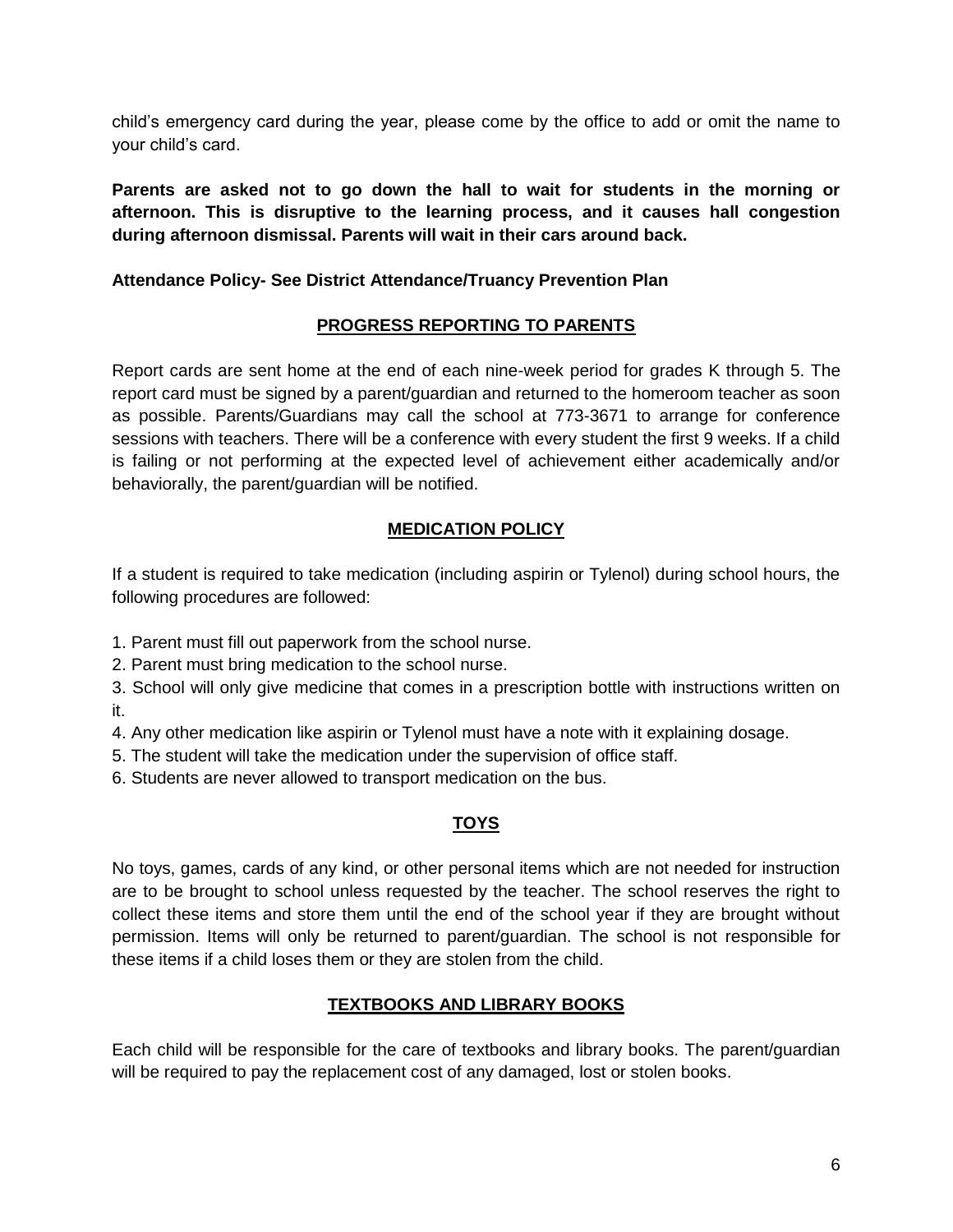## **TELEPHONE USE**

School telephones are not for student use. Students are not to receive phone calls.

## **CELL PHONE USE**

All cell phones brought to school should remain turned off and out of sight during the school day. Lost or stolen cell phones are not the responsibility of the school. Violation of the cell phone policy will result in the following: 1st offense – confiscated until parent picks up; 2nd offense – confiscated until parent picks up and office referral; 3rd offense – confiscated until parent picks up and student will not be allowed to bring cell phone to school, plus office referral.

### **EMERGENCY DRILLS**

Emergency drills such as fire, earthquake and tornado will be conducted throughout the school year. The students are expected to follow the instructions of the teacher. Order and silence will be maintained during these drills.

# **FIELD TRIPS / PARENT VOLUNTEERS**

Most classes take trips away from Caverna Elementary periodically. Teachers and other authorized people always accompany students on these trips to help provide supervision. Written permission by parents/guardians is required in order for a child to participate in these field trips. Excellent behavior is expected at all times on these field trips. Parents are not allowed to ride the school bus, however IF the parent has a background check with our Central Office then they will be allowed to meet us at the field trip site and volunteer with our group.

# **PARENT TEACHER ORGANIZATION**

We encourage all members of the community to join the CES PTO. This organization meets on a monthly basis. Notes will be sent home with students notifying parents of times and dates.

### **SCHOOL PARTIES**

Three "Sweet" parties will be celebrated during the school year: Halloween, Christmas, and Valentine's Day. The homeroom teachers will organize parties. Birthday treats must go through the teacher first and cannot be handed out until after lunch.

### **HOUSE BILL 91 - BULLYING**

Students will not use lewd, profane or vulgar language. Students shall not engage in behaviors such as bullying, hazing, menacing, taunting, intimidating, verbal or physical abuse, or threatening behavior.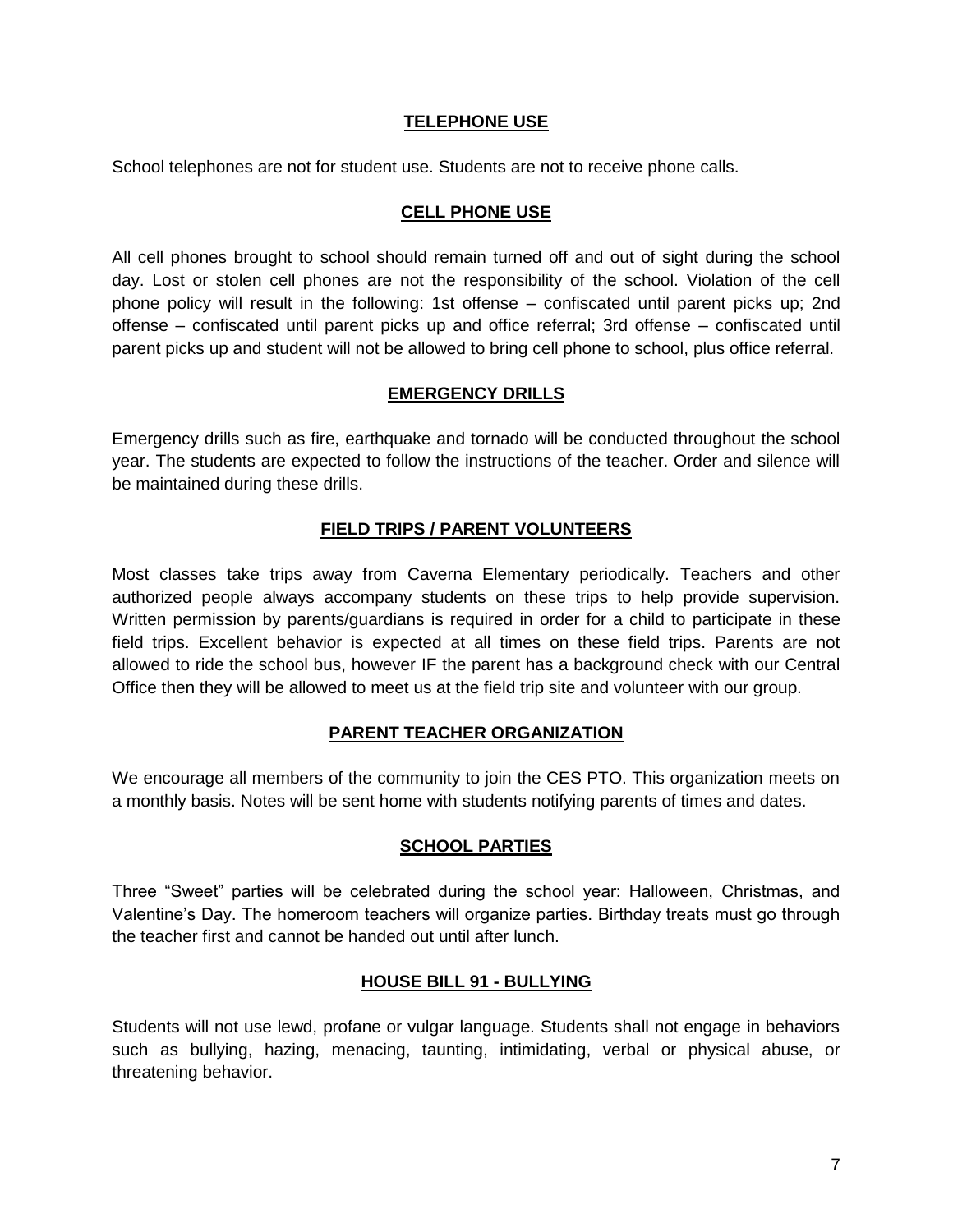This policy extends to any/all student language or behavior including, but not limited to, the use of electronic or online methods. Such behavior is disruptive of the educational process and interferes with the ability of other students to take advantage of the educational opportunities offered.

**Violations of any portion of this section of the student discipline code will be subject to disciplinary action including but not limited to:** detention, in-school suspension, and/or suspension.

If the violation constitutes a felony under KRS Chapter 508 the violation will be reported to the principal either in writing or orally. The principal will immediately report the violation to the local authorities who will investigate the incident. Within 48 hours the principal will file a written report with the superintendent of schools, the local authorities, and both the parents of the victim and the parents of the person committing the violation.

Retaliation against a student who reports a violation of the code, participates in any investigation, proceeding, or hearing regarding the violation is strictly forbidden. The Superintendent/designee shall take measures needed to protect students from such retaliation.

This portion of the student discipline code protects students who are at school, on school grounds, at school sponsored activities, or any school supported transportation.

## **Discipline Policy Revised July 2019**

# **CAVERNA SCHOOL DISTRICT CODE OF CONDUCT, RIGHTS, AND RESPONSIBILITIES**

# **DUE PROCESS POLICY**

Students are guaranteed the right of procedural due process when any charge or accusation has been made against them. Students and/or their parents or guardians have the right to appeal any action taken by the school that they feel is unfair or inequitable regarding any of the rights listed in this document. Students and/or their parents or guardians also have the right to file a complaint when they feel the student has been discriminated against because of race, sex, age, national origin, economic status, marital or parental status, handicapped condition, and/or veteran status.

# **STUDENT GRIEVANCE PROCEDURE**

Any student who feels his/her rights have been violated should immediately file a complaint with the principal of his/her school. The principal shall call an immediate investigation of the alleged violation. Within five days of the filing of the violation, the student filing the complaint will be notified of the principal's findings, recommendations and corrective action. If required, the principal will forward the results of his/her investigation to the Superintendent for further investigation. The Superintendent will, within five working days of receipt of the complaint, inform the student of his findings and recommendations. In the event the student is not satisfied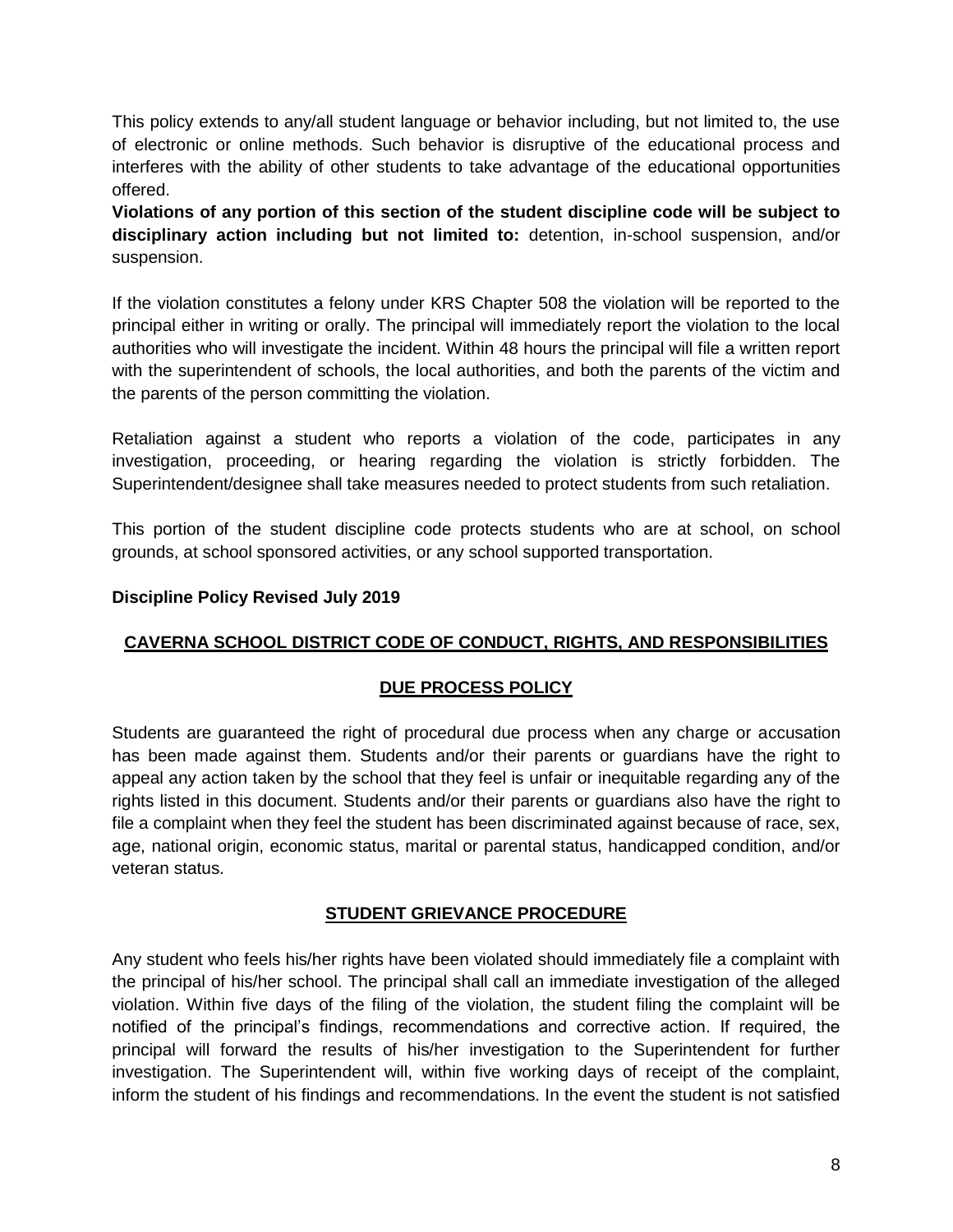with the finding and recommendation of the Superintendent, he/she will be informed of their right to ask for a hearing of the complaint by the Board of Education. Upon receipt of written request by the student, the Superintendent shall notify the Chairman of the Caverna Board of Education of the request for a hearing. The Chairman may set the date and time for a Board meeting to hear the complaint within the constraints of notification requirements and due process procedures.

# **ALLOWANCES IN THE CODE FOR FLEXIBILITY AND INDIVIDUAL REVIEW TO CONSIDER EXTENUATING CIRCUMSTANCES**

It is recognized that a discipline code cannot be written that will apply in every situation. As within our judicial system, the application of the Caverna Independent School District discipline code must take into account extenuating and mitigating circumstances. Therefore, teachers and administrators must review each breach of the code separately and weigh all the circumstances under which the breach of discipline occurred.

## **APPLICATION OF THE DISCIPLINE POLICY**

The Caverna Independent School District Student Discipline Code shall apply to all students enrolled in the Caverna Independent schools during the time they are on school buses, on school grounds during the regular school day and while in attendance at any Caverna School sponsored extra-curricular activity.

### **PREAMBLE**

In the last decade our society has gone through many changes. One part of these changes has been that students are citizens and do not lose their guaranteed rights when they enter a school building. As citizens, they may exercise their right as long as they do not violate the rights and responsibilities of others including their rights to learn and the responsibilities of adults to educate.

The uniform code of student conduct describes standards of conduct that are important to the success of both learning and community life in our schools. For students to have a successful educational experience, they must understand that individual rights and responsibilities go hand in hand. When people come together their individual rights become limited because of the need for mutual respect.

This includes the responsibilities of following rules and respecting the authority of adults whose jobs are to ensure a successful education for many and not just one individual.

In light of this concept, it follows that students at different ages and grade levels will exercise their rights differently; the younger the child, the greater the need for adult guidance and protection.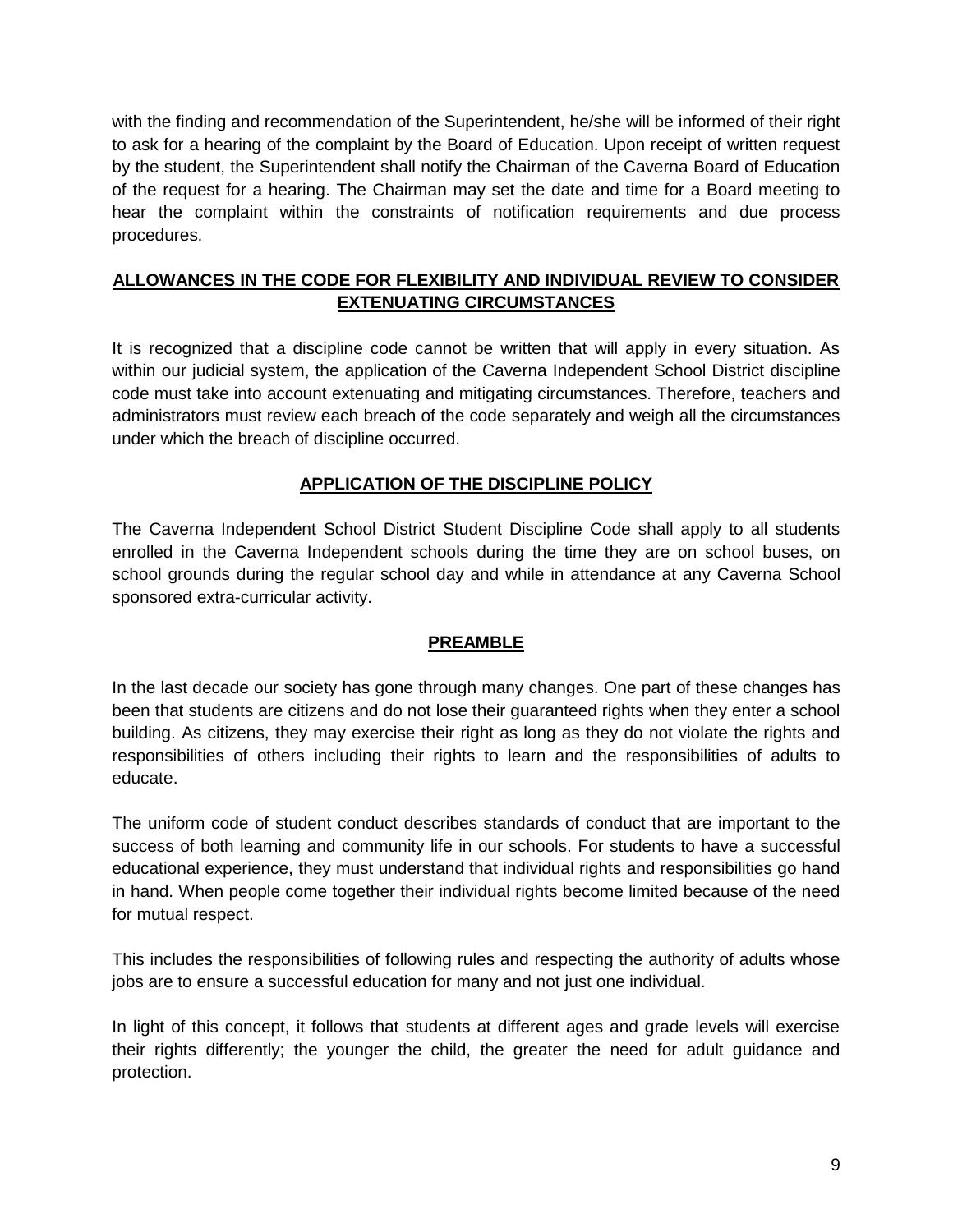The wonder of living in a democracy is the constant challenge of individuals expressing their rights while honoring and upholding their responsibilities.

# **A. STUDENTS**

1. Students have the right to:

a. A system of public education that meets the needs of the individual students.

b. Reasonable and timely notice of all rules, regulations, policies, and penalties to which they may be subject.

c. Physical safety and protection of their personal property.

d. Consultation with teachers, counselors, administrators, and other school personnel.

e. Free election of their peers in student organizations in which students have the right to seek and hold office.

f. Examination of their own personal school records, by the students, their parents/guardians or their authorized

representatives.

g. Involvement in school activities without being subject to discrimination on the basis of race, sex, or religion.

h. Respect from other students and school personnel.

i. Present complaints or grievances to school authorities and receive replies from school officials regarding such

matters.

2. Each student has the responsibility to:

a. Be accountable for his/her own conduct and for showing consideration for the rights and property of others.

b. Exhibit neatness and cleanliness of person, of dress, and have acceptable personal hygiene.

c. Refrain from fighting, creating disturbances, excessive noise, abusive language, denying others the use of school facilities or buildings, using or carrying any weapon on school premises or at school activities, intentionally injuring another person or exposing others to harm, or using threats or intimidation against any other person.

d. Refrain from gambling, extortion, theft, or any other unlawful activity.

e. Refrain from using tobacco, or using, possessing, or transmitting any alcoholic beverage or illegal or controlled

substance.

f. Show respect for the educational process by taking advantage of every opportunity to further his/her education.

g. Practices self-control at all times.

h. Care for the equipment of physical facilities of the school refraining from willful destruction and damage.

i. Follow the rules and regulations of the Board of Education and/or the school administration.

j. Refrain from using/possessing paging devices while they are on school property.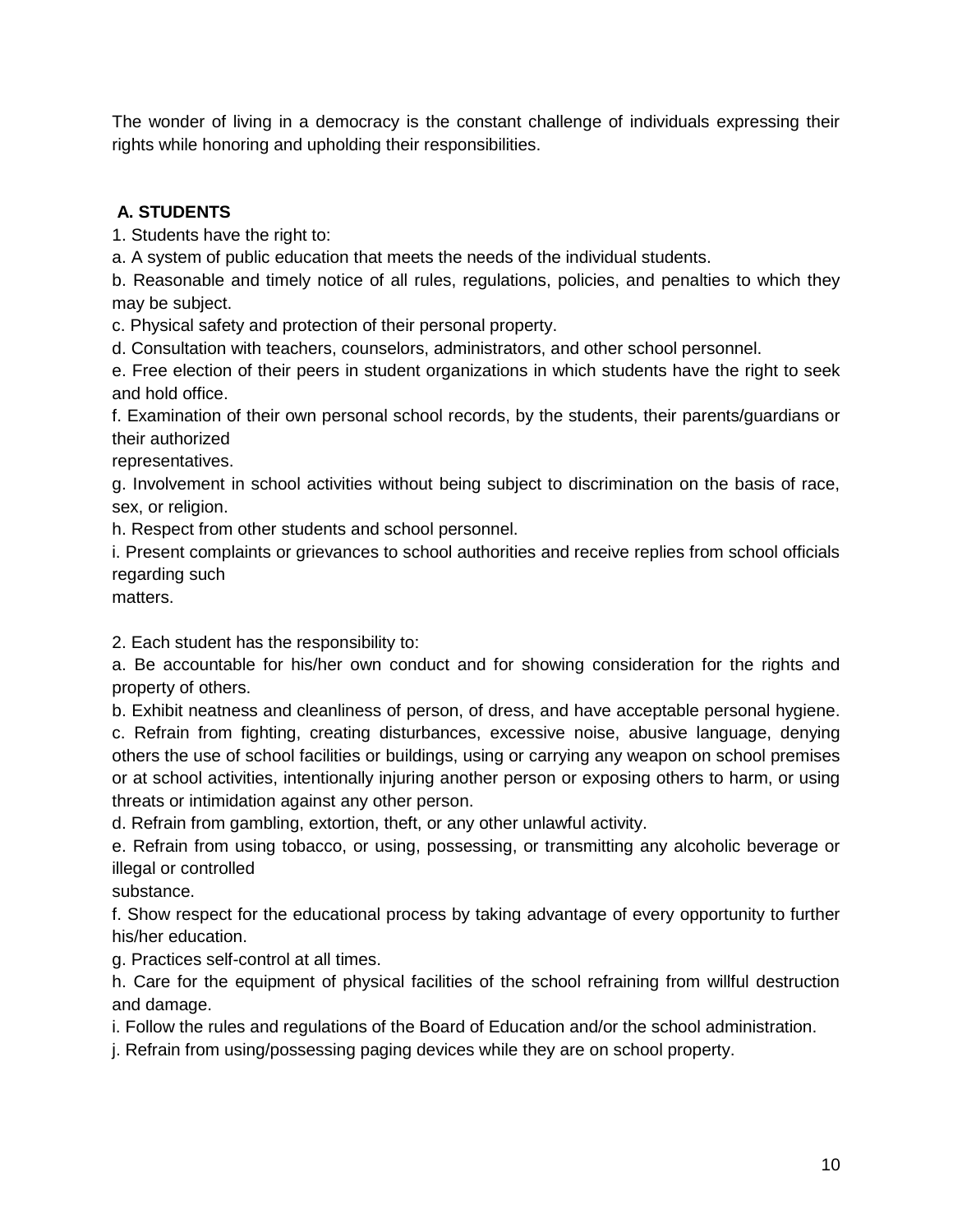# **B. PARENTS AND GUARDIANS**

1. Parents/Guardians have the right to:

a. Send their child to school with an environment where learning is valued.

b. Expect that classroom disruptions will be dealt with fairly, firmly and quickly.

c. Enroll students in the Kentucky School District where they shall attend classes regularly and promptly with minimal

interruptions.

d. Expect the school to maintain high academic standards.

e. Review the student's academic progress and other pertinent information that may be maintained in the student's

personal records.

f. Address any question concerning their child to the proper authority and to receive a reply in a reasonable time period.

2. Parents/Guardians have the responsibility to:

a. Instill in their children the values of an education.

b. Instill in their children a sense of responsibility.

c. Instill in their children a sense of respect.

d. Understand that unnecessary interruptions in the school are detrimental to the educational program for all students.

e. Be familiar with the educational program and the procedures.

f. Inform children about the disciplinary procedures of the school and emphasize the importance of following those

procedures.

g. See that children attend school regularly and promptly.

h. Check with the proper school officials regarding the facts of any situation that they might question.

i. Support the efforts of the school personnel.

j. Demonstrate respect for the teachers, administrators, school personnel at school and all school related activities.

k. See that students exhibit neatness and cleanliness in their personal attire and hygiene.

# **C. TEACHERS**

1. Teachers have the right to:

a. The support of co-workers, administrators, and parents.

b. Work in an educational environment with a minimum of disruptions.

c. Expect all assignments, including homework, to be completed and turned in as assigned.

d. Remove any student, from class, whose behavior significantly disrupts a positive learning environment, for no more

than one class period during which time the students will be in the office or other designated area.

e. Safety from physical harm and freedom from verbal abuse.

f. Provide input to aid in the formulation of policies that relate to their relationships with students and school personnel.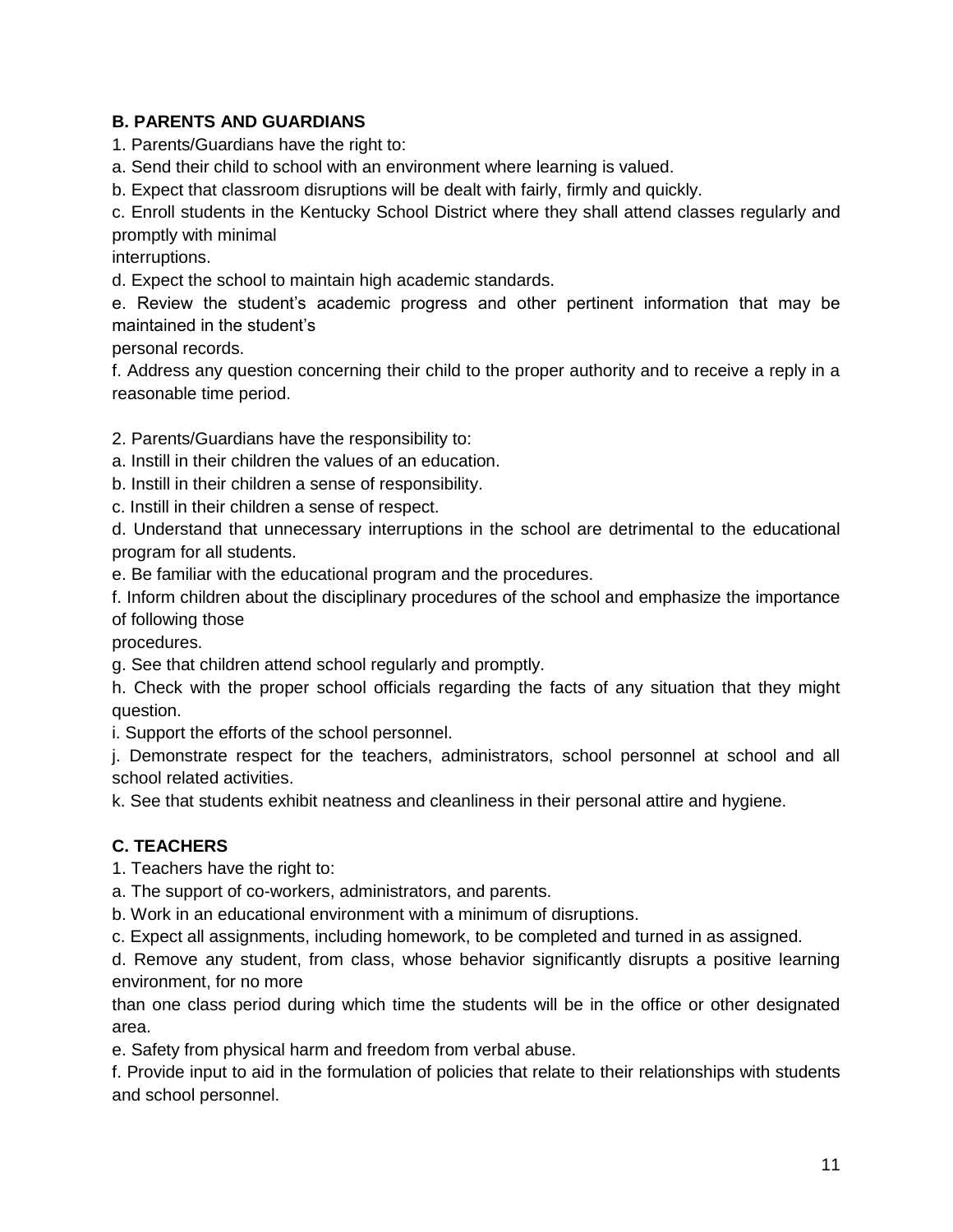g. Take action, necessary in emergencies, to protect their own person or property of those in their care.

2. Teachers have the responsibility to:

a. Present subject matter and experiences to students and to inform students and parents or guardians of achievement

and/or problems.

b. Aid in planning a flexible curriculum which meets the needs of all students and which maintains high standards of

academic achievement.

c. Assist in the administration of such discipline as is necessary to maintain order throughout the school without discrimination on any basis.

d. Evaluate student's assignments and return them as soon as possible.

e. Exhibit exemplary behavior in action and speech.

f. Exhibit neatness and cleanliness of personal dress and hygiene.

g. Reward exemplary behavior or work of students.

h. Maintain an atmosphere conducive to good behavior and to exhibit an attitude of respect for students.

i. Recommend for retention in a class any student who fails to meet the basic standards for such class.

j. Maintain necessary records of student progress and attendance as accurately as possible.

k. Follow and enforce rules and regulations of the Board of Education and/or school administration.

l. Care for the equipment and physical facilities of the school.

# **D. PRINCIPALS**

1. Principals have the right to:

a. The support of students, parents, and teachers in carrying out the educational programs and policies established by the school system.

b. Provide input for the establishment of procedures and regulations that relate to the school.

c. Safety from physical harm and verbal abuse.

d. To take necessary action in emergencies to protect their own person or property, or the persons or property of those in their care.

e. Suspend any student whose conduct disrupts the educational process.

f. Administer the school environment to provide the proper learning atmosphere.

2. Principals have the responsibility to:

a. Create and foster an atmosphere of mutual respect and consideration among students and staff members.

b. Administer discipline fairly and equally, following the guidelines set forth herein, but in doing so use his/her own best judgment.

c. Exhibit exemplary behavior in action, dress, and speech.

d. Implement and evaluate all aspects of the educational program to improve learning and comply with the policies, regulations, procedures or laws of the District, State, and Nation.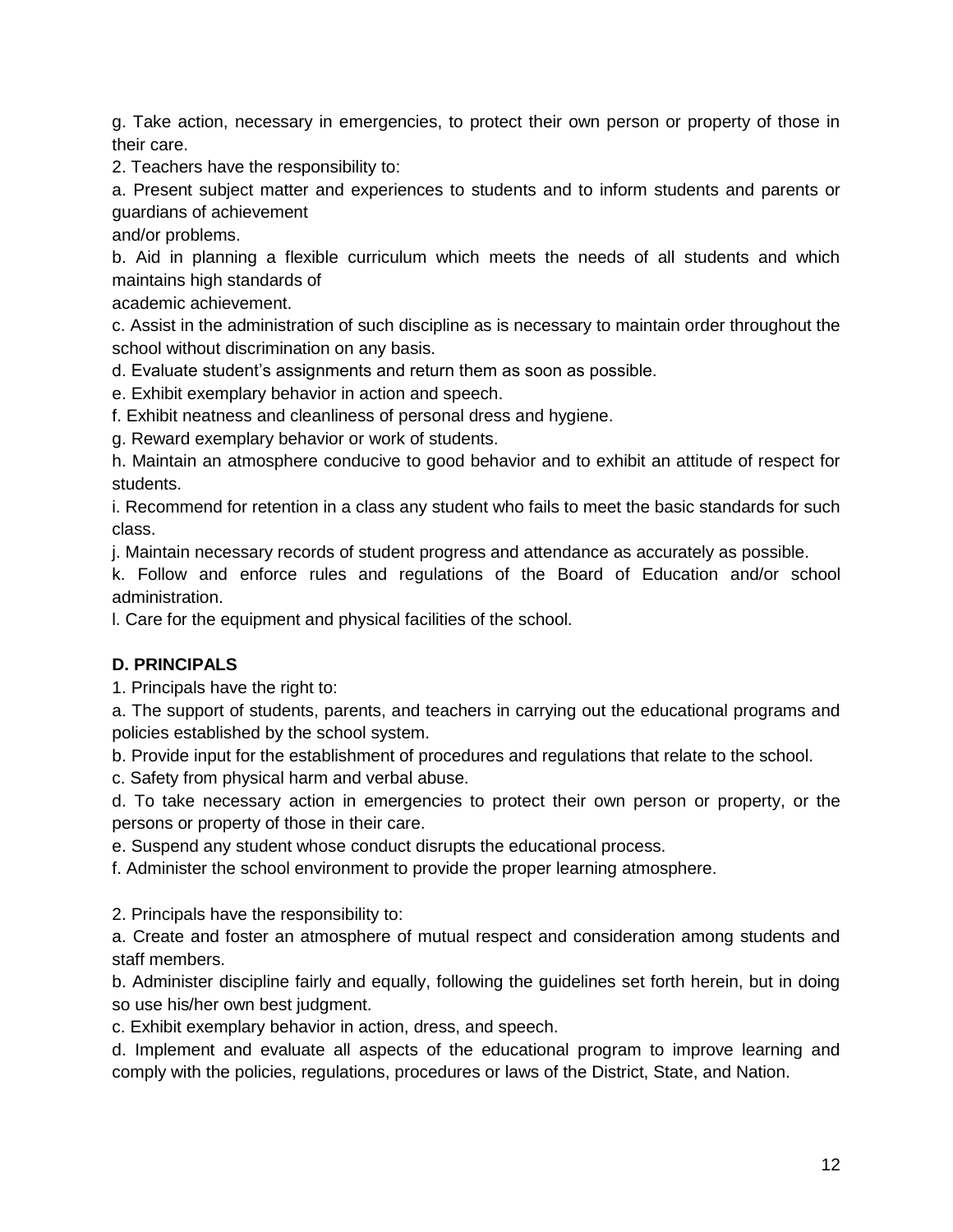## **SUSPENSION/EXPULSION PROCEDURES FOR EXCEPTIONAL CHILDREN**

In cases where disciplinary action involves exceptional students and students who have been referred for evaluation for possible special education placement and/or related services, the following procedures shall be followed:

A. If the misconduct is determined to be unrelated to the handicapping condition by the ARC and the infraction does not require suspension or expulsion, then the student will be disciplined according to the Uniform Code of Student Conduct defined in the Caverna Elementary Handbook.

B. If suspension is essential to protect persons or property or to avoid disruption of the ongoing educational process then:

- The student must first be granted an informal hearing by the principal and then may be suspended.
- If a student is at risk of being suspended or expelled from school for more than 10 days in a school year, the ARC must be convened to determine whether the discipline problem is related to the student's handicapping condition.

C. If the discipline problem is determined to be related to the handicapping condition, then:

- The suspension is immediately lifted, and
- The ARC must continue the appropriateness of the placement and/or the Individual Education Program (IEP)
- If the behavior is related to the handicapping condition, then the ARC considers the appropriateness of the placement and/or the IEP are not being fully or correctly implemented, modifications should occur and no further disciplinary action beyond the suspension should be contemplated.

D. If the ARC finds that the IEP and placement are appropriate, being fully and correctly implemented, and that the misconduct was not a manifestation of the student's handicapping condition, this should be a written determination. The ARC should transmit their written determination directly to the Superintendent, who may then recommend expulsion of that student to the Board of Education. If the student is expelled, educational services may not cease.

E. If the proposed disciplinary action will result in the student being suspended for more than five (5) consecutive school days or ten (10 days) in one semester, prior written review and approval by the Exceptional Child Education Specialist/Student Relations and the Assistant Director for Student Relations must be obtained.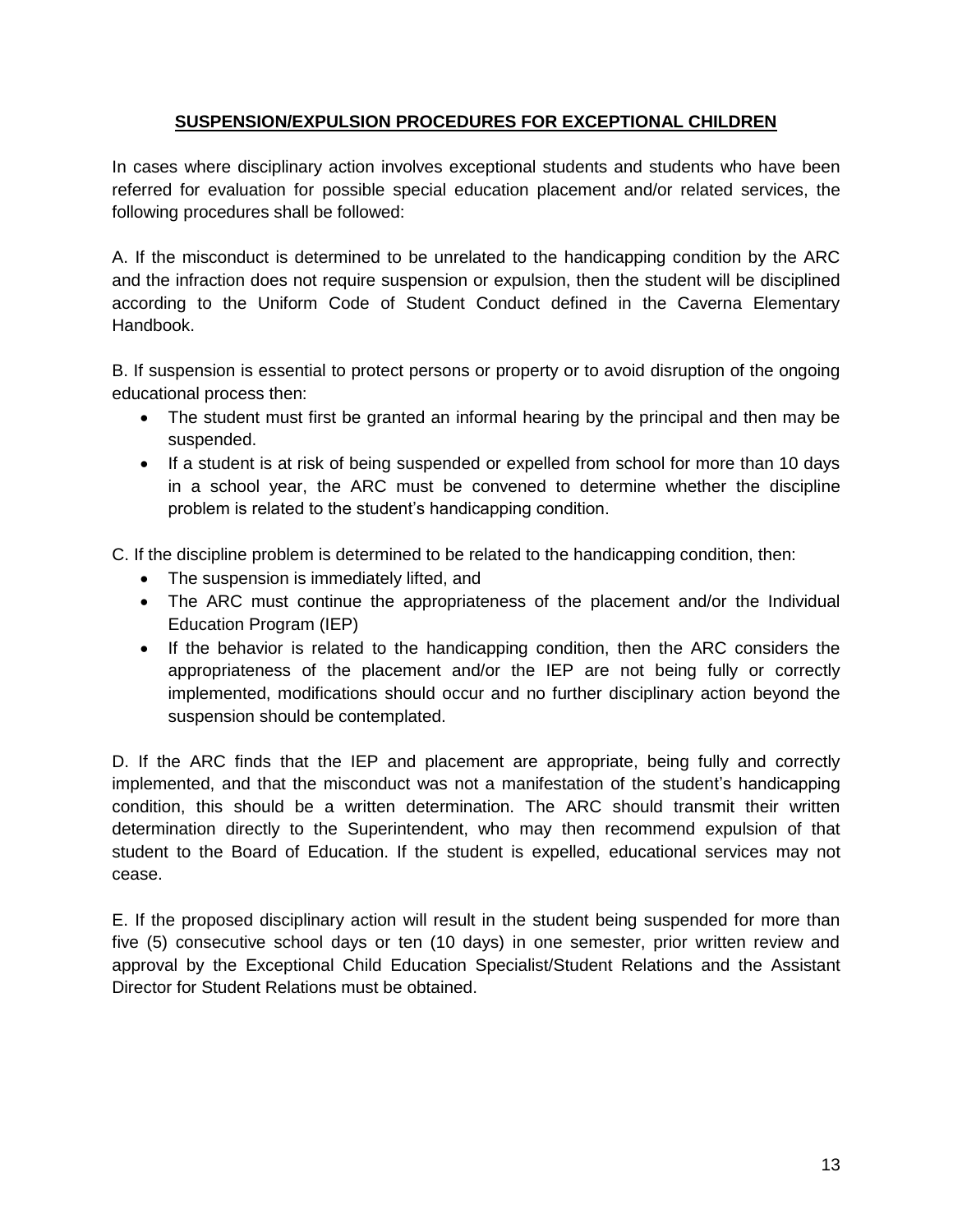## **SEARCH AND SEIZURE**

School authorities have a legitimate concern as to whether or not they may conduct search and seizure activities within the school. While school officials should be concerned with safeguarding the rights of the students, they must also be concerned with the rights of the school, its teachers and its administrators.

Student's lockers, decks, automobiles, or person may be inspected by the Principal, Assistant Principal and/or other persons designated by the school board should the following circumstances prevail:

1. The student should be present.

2. If facts exist which give the administration reasonable belief that articles and material that might be secreted there would be injurious to other students, or could pose a threat to the maintenance of discipline and order in the school.

Knives, weapons, or other contraband brought onto school property will be confiscated and turned over to the Superintendent for further disposition.

## **STUDENT AND PERSONNEL CONDUCT POLICY (Adopted by Caverna Board - August 14, 1973)**

Whereas, the Caverna Independent Board of Education is charged with the responsibility of maintaining an efficient system of common public schools for the students of its district; and whereas in order for the Board of Education; to fulfill its responsibilities, it is incumbent upon the Board to insure that a favorable and orderly learning situation must exist in all schools and in all classrooms at all time; whereas, the Caverna Independent Board of Education is charged with statutory responsibilities of holding all students to a strict accountability for their conduct at school, on the playground, and on the way to and from school; whereas, the Board must balance the equities between the interest of the public and the private rights of the individuals. Now, therefore, it is hereby resolved by the Caverna Board of Education;

(1) While the Board recognizes the right of the dissent of all its employees, this constitutional guarantee does not include the

right to disobey federal, state or local laws or to disrupt the orderly administration of the public common schools.

(2) Any student, who, during school hours participates in any way, or is responsible in any way for any unauthorized demonstration, walkout or other disruptive school action, shall be subject to immediate suspension by the Principal or Head Teacher. The Board, in the exercise of its discretion, may consider other disciplinary action authorized KRS 158.150 and 160.290.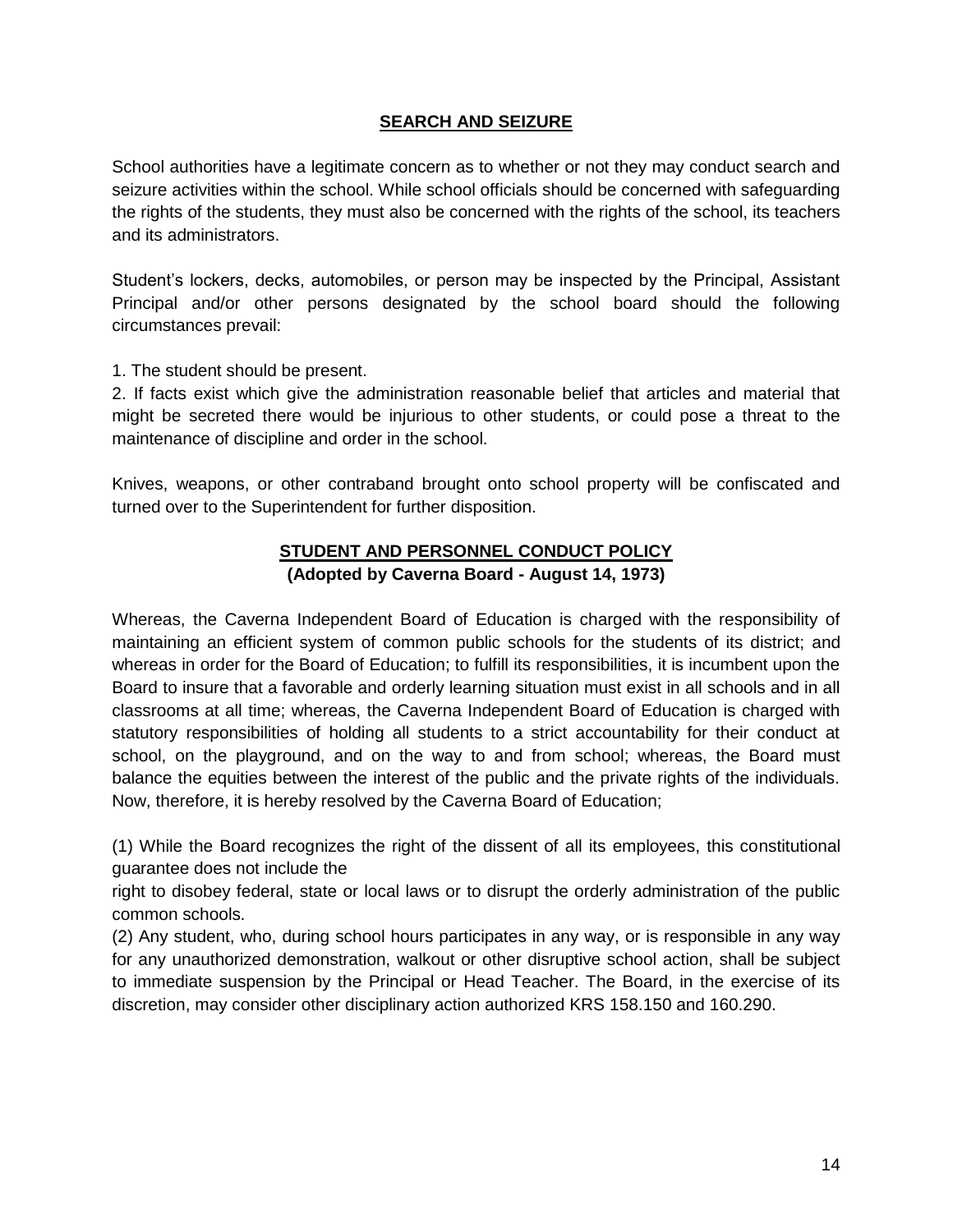## **USE OF PHYSICAL RESTRAINT AND SECLUSION**

The use of Physical and Restraint and Seclusion shall be in accordance with board policy and procedure 09.2212

## **LUNCHROOM INFORMATION**

All students at Caverna Elementary School will receive free lunch and breakfast as long as appropriate forms are filled out and filed with our district office.

# **STUDENT CHARGE POLICY**

There will be no charging of extra food this year. Parents may put money in the student's account for extra items or the student may pay at time of purchase.

# **DELAYED OPENING TIME OF SCHOOL**

When the opening of school at the regular time is not safe due to bad weather conditions, the Superintendent of Schools or his designee may delay the opening time one or two hours. This decision will be announced on the early news program of the local radio stations and on WBKO. School closings and delays will also be posted on our Facebook page.

# **SCHOOL BUS TRANSPORTATION INFORMATION**

**Bus change request will not be taken over the phone.** A written note sent by the parent/guardian, with parent signature and phone number, will be required for any change from your child's regular transportation. If an emergency arises, please contact the school office at 773-3671.

Bus transportation is an essential part of any successful school setting. The following pages provide information on:

- Student conduct on School Bus
- General Bus Procedures (Elementary)

# **STUDENT CONDUCT ON SCHOOL BUS**

The privilege of students to ride a school bus is conditioned upon their good behavior and observance of the following rules and regulations. A student who violates any of these rules or regulations will be reported by the driver to the principal for necessary corrective action.

1. The driver is in charge of the students and will assign seats.

2. Be on time. Be visible at your bus stop. Never stand in the road while waiting for the bus.

3. Students shall ride their assigned bus only. For an emergency that necessitates riding a different bus, you must bring a note from the parent or guardian to receive a bus pass.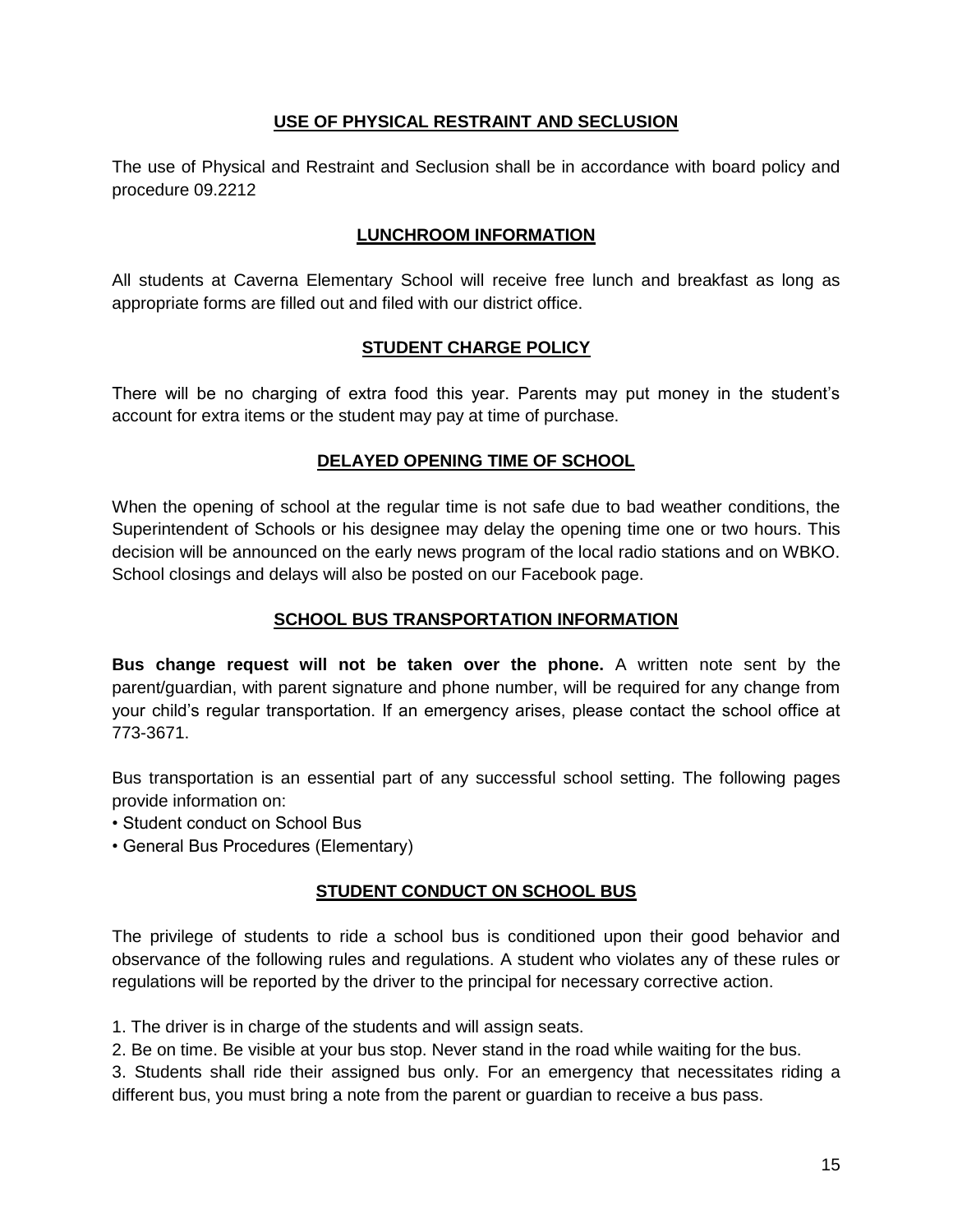4. Always cross in front of the bus and at a safe distance in front of the bus. Cross only on driver's signal.

5. Do not run toward or run across the street in front of a school bus while it is in motion.

6. Students shall board the bus and immediately take a seat, and remain seated at all times while the bus is in motion.

7. The following activities are prohibited at all times:

- Improper behavior (insolence, vulgarity, foul language, fighting, pushing or similar offenses) b. Smoking on the bus
- Eating or drinking on the bus
- Possessing knives or sharp objects
- Throwing articles in or from the bus
- Tampering with controls of the bus
- Placing articles at the door by the driver
- Obstructing the aisle in any manner
- Occupying more space in a seat than required
- Littering the bus
- Opening or closing windows without permission

8. Students are expected to do the following at all times:

- Stay seated
- Face forward
- Show respect to others
- Keep the noise level down
- Keep hands, feet and objects to themselves
- Keep hands off windows

Any student who persists in violating any of these rules or regulations shall be reported to the principal for disciplinary action.

(1) Smoking/Vaping on the bus-

- a. First offense: Riding privileges suspended for one week.
- b. Second Offense: Suspension for two weeks.
- c. Third Offense: Suspended for the remainder of the semester.
- (2) Fighting-
- a. First Offense: Suspension for one week.
- b. Second Offense: Suspension for two weeks.
- c. Third Offense: Suspended for the remainder of the semester.
- (3) Vandalism-
- a. First Offense: Suspension for one week.
- b. Second Offense: Suspension for two weeks.
- c. Third Offense: Suspended for the remainder of the semester.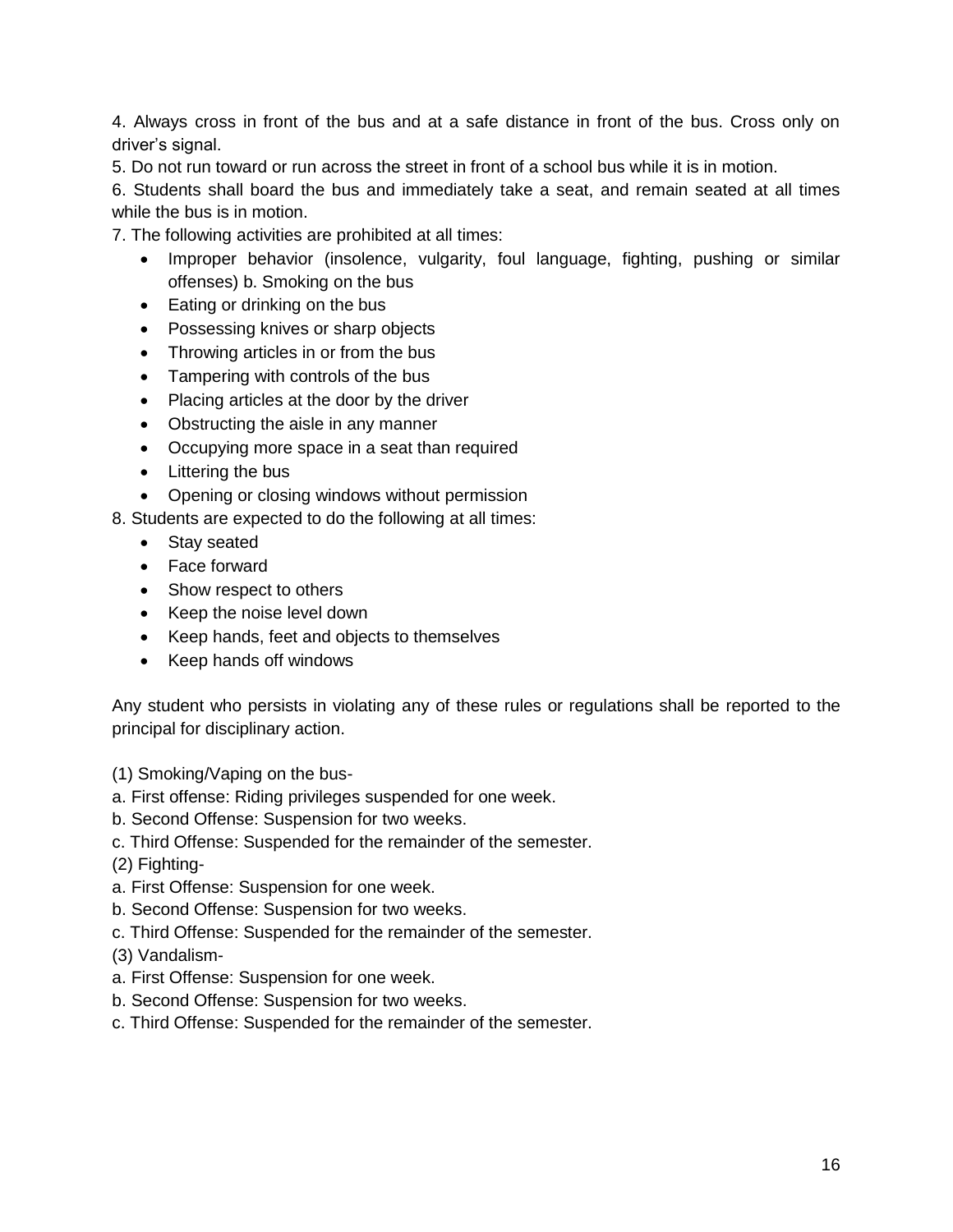\*Restitution for damage to the bus on any vandalism offense must be made by the last day of suspension period, or suspension will continue until payment is made. The principal will notify the driver when student is allowed to ride bus again.

(4) Any violation of rules of conduct or regulations not otherwise specified will be handled by the principal in the following manner:

a. First offense will be an assigned bus seat for 10 school days and parents will be notified.

- b. Second offense will be suspension from bus for 1-5 days.
- c. Third offense will be suspension from bus from 5-10 days.
- d. Fourth offense will be suspension from bus for 10-20 days.
- e. Fifth offense will result in permanent suspension from the bus.

# **As defined in KRS 438.305, strictly PROHIBITS the use of TOBACCO.**

- Tobacco Products
- Alternative Nicotine Products
- ANY vapor products

These products are prohibited for ALL persons at ALL times on or in ALL Caverna Independent property including:

- Buildings
- Grounds
- Vehicles owned/used for school use

# **All school employees shall enforce this policy. Any person in violation of this policy shall be subject to discipline or penalties as set forth by the Board.**

# **HOMELESS CHILDREN AND UNACCOMPANIED YOUTH**

The District shall provide educational and related services to homeless children and youth, including preschool-aged homeless children, and homeless children or youth not in the physical custody of a parent or guardian (unaccompanied youth) in a manner that does not segregate or stigmatize students on the basis of their homeless status.

The District shall provide its schools with guidelines that detail the rights of homeless students and the responsibilities that schools have to meet their needs and eliminate barriers to school attendance. These guidelines shall emphasize the right of homeless students to:

- 1. Have equal access to all educational programs and services, including transportation, that non-homeless students enjoy;
- 2. Have access to preschool programs as provided to other children in the District;
- 3. Continue attending their school of origin, when deemed in the best interest of the child, for the duration of homelessness;
- 4. Attend regular public school with non-homeless students; and
- 5. Continue to receive all services for which they are eligible (i.e., special education, gifted and talented, English learner).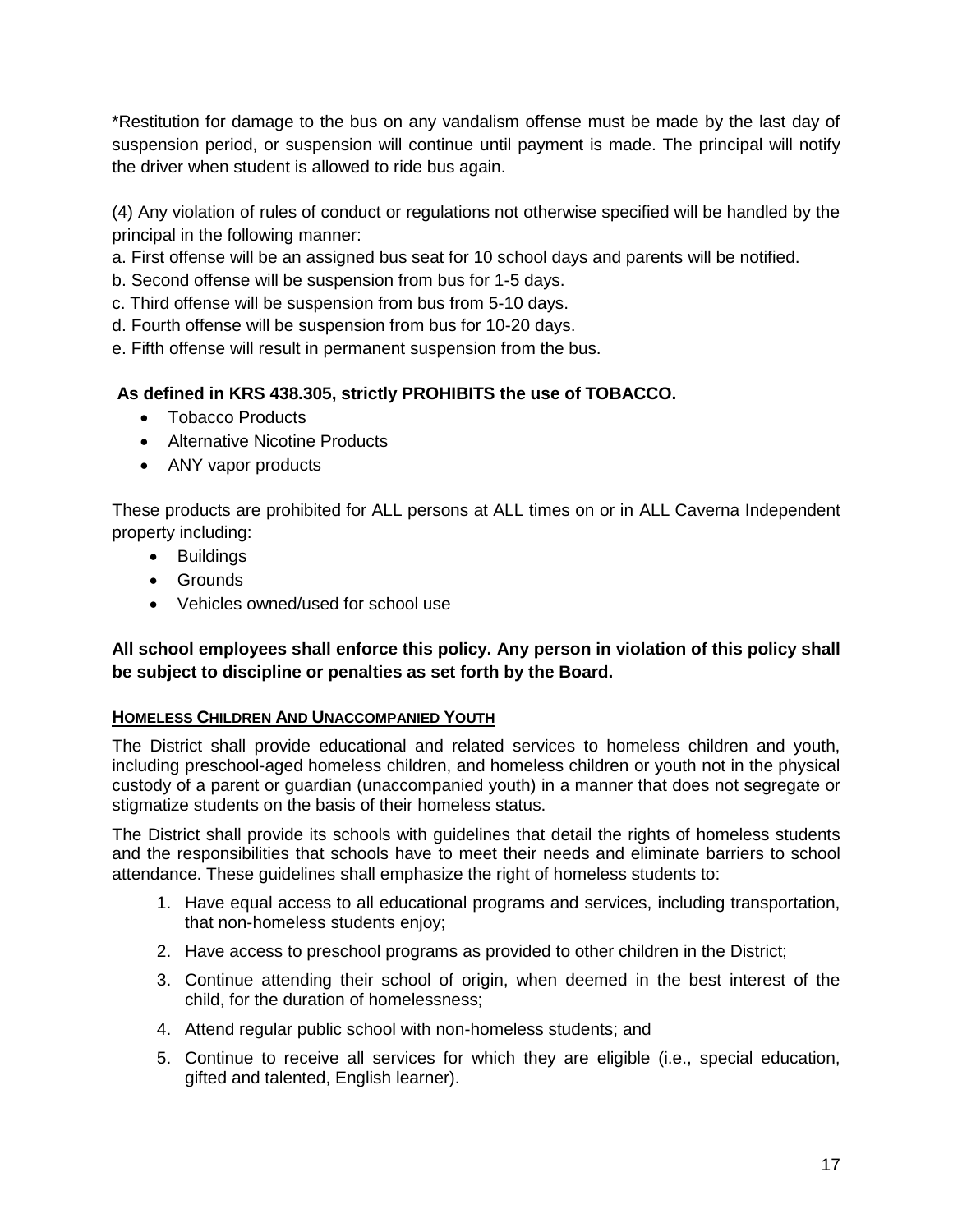The District shall provide transportation to the school of origin for homeless children at the request of the parent or guardian (or in the case of an unaccompanied youth, the liaison) if the child continues to live within the area served by the District in which the school of origin is located. If the child locates to a District other than that of his/her school of origin, the districts shall work together to apportion transportation to and from the school of origin and associated costs. If the districts are unable to reach agreement, responsibility and costs for transportation shall be shared equally.

The District shall designate an appropriate staff person to serve as liaison to homeless children and unaccompanied youth. Nathan Wyatt (nathan.wyatt@caverna.kyschools.us) serves as the Homeless Liaison for Caverna Independent Schools.

### **Children in Foster Care**

Children in foster care, including preschool aged children if the District offers a preschool program, shall be eligible to attend their "school of origin" unless a determination is made that it is not in the child's best interest.

The District shall designate an appropriate staff person to serve as liaison to foster children. Nathan Wyatt (nathan.wyatt@caverna.kyschools.us) serves as the Foster Care Liaison for Caverna Independent Schools.

## **Testing Transparency**

(A) IN GENERAL. – At the beginning of each school year, a local educational agency that receives funds under this part shall notify the parents of each student attending any school receiving funds under this part that the parents may request, and the local educational agency will provide the parents on request (and in a timely manner), information regarding any State or local educational agency policy regarding student participation in any assessments mandated by section 1111(b)(2) and by the State or local educational agency, which shall include a policy, procedure, or parental right to opt the child out of such assessment, where applicable.

(B) ADDITIONAL INFORMATION. – Subject to subparagraph (C), each local educational agency that receives funds under this part shall make widely available through public means (including by posting in a clear and easily accessible manner on the local educational agency's website and, where practicable, on the website of each school served by the local educational agency) for each grade served by the local educational agency, information on each assessment required by the State to comply with section 1111, other assessments required by the State, and where such information is available and feasible to report, assessments required districtwide by the local educational agency, including—

- (i) the subject matter assessed;
- (ii) the purpose for which the assessment is designed and used;
- (iii) the source of the requirement for the assessment; and

(iv) where such information is available—(I) the amount of time students will spend taking the assessment, and the schedule for the assessment; and (II) the time and format for disseminating results.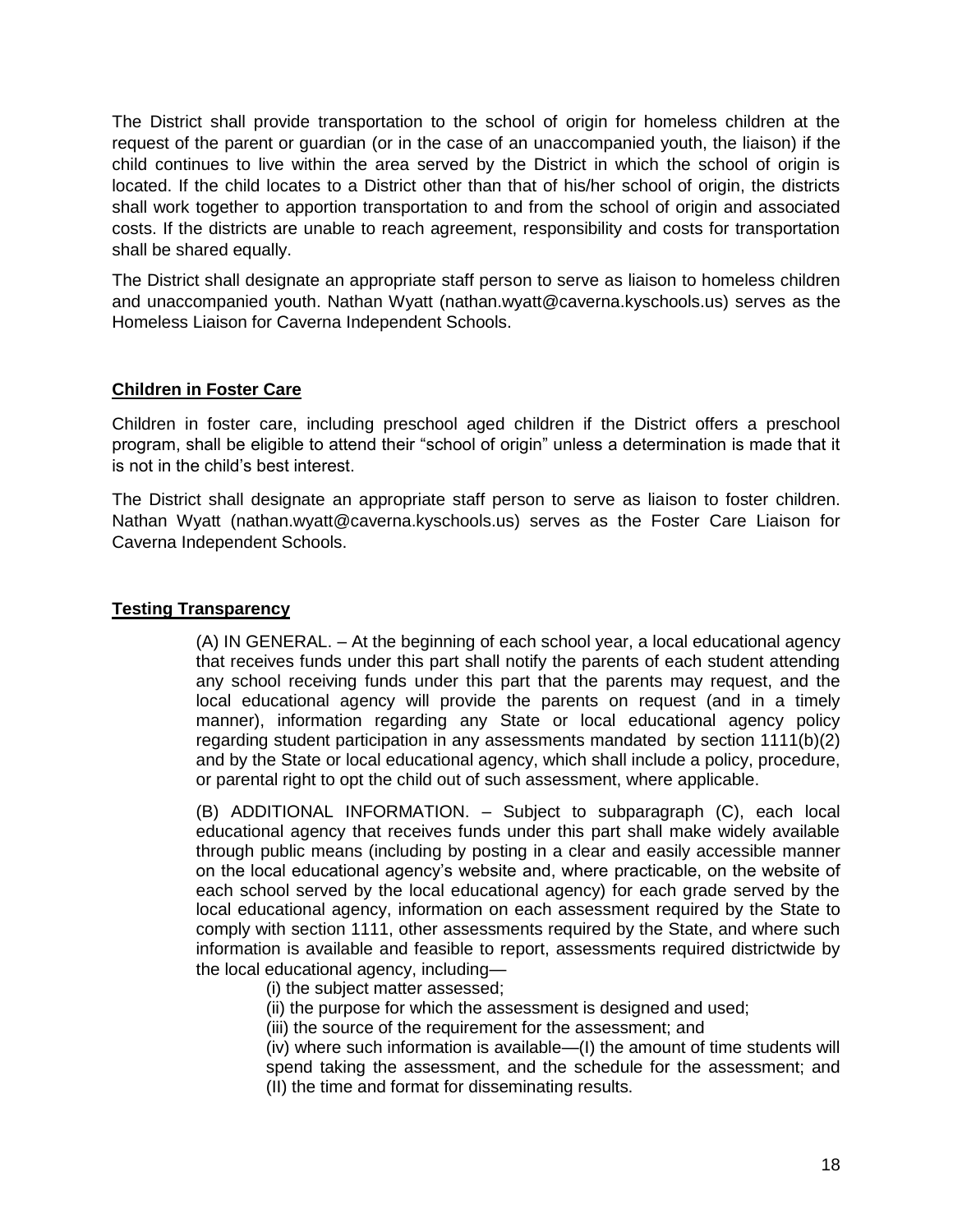## **Improvement Plans and School Report Card**

The District and School Improvement Plans can be located on the district/school webpage at: [http://www.caverna.kyschools.us/.](http://www.caverna.kyschools.us/)

The District and School Report Cards can be located on the district/school webpage: <http://www.caverna.kyschools.us/> and:<https://www.kyschoolreportcard.com/home>

#### **Notification of Right to Request Teacher Qualifications**

Our district receives federal funds for Title I, Part A programs as a part of the Every Student Succeeds Act (ESSA). Under ESSA, you have the right to request information regarding the professional qualifications of your child's teacher(s). If you request this information, the district will provide you with the following:

- 1. Whether the teacher has met the state requirements for licensure and certification for the grade levels and subject matters in which the teacher provides instruction;
- 2. Whether the teacher is teaching under emergency or other provisional status through which state qualification or licensing criteria have been waived;
- 3. The baccalaureate degree major of the teacher and any other graduate certification or degree held by the teacher, and the field of discipline of the certification or degree; and
- 4. Whether your child is provided services by paraeducators, and if so, their qualifications.

If you would like to request this information, please contact Cornelius Faulkner by phone at 270- 773-2530 or by email at [Cornelius.faulkner@caverna.kyschools.us.](mailto:Cornelius.faulkner@caverna.kyschools.us)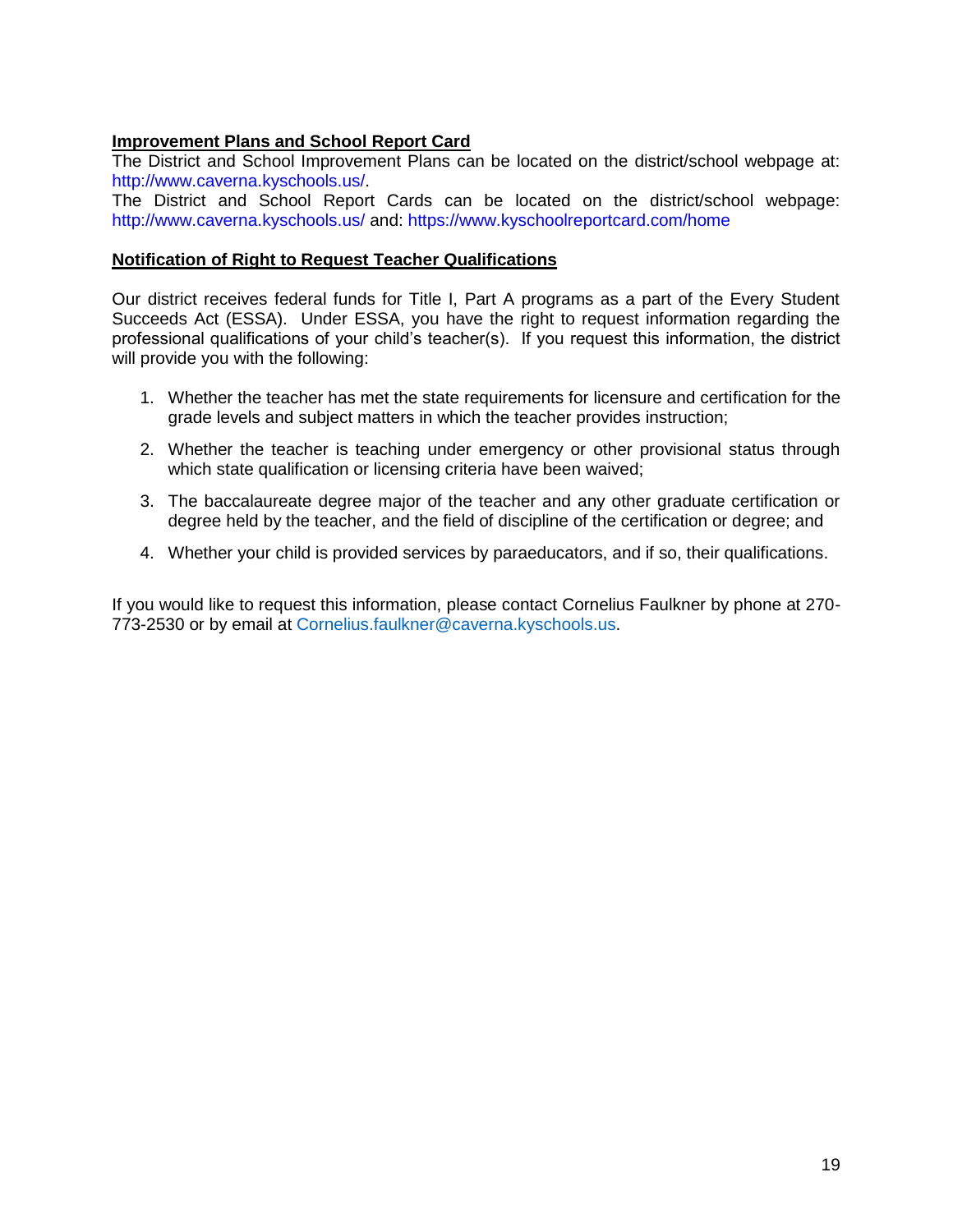# **SIGN AND RETURN TO SCHOOL**

# **Acknowledgement of Handbook Form**

By my signature below, I acknowledge that I have received a copy of the 2020-2021 Caverna Elementary Student Handbook that contains the school policies, rules and regulations. If I ever have a question about something I do not understand, I can contact the building Principal for clarification.

| Date:                      |  |
|----------------------------|--|
| Parent/Guardian Signature: |  |
| <b>Student Signature:</b>  |  |

## **Notice to Parents to Prevent the Release of Information**

Parents can prevent the release of some or all directory information about student's educational record that would not generally be considered harmful or an invasion of the student's privacy if it were disclosed. Directory information currently consists of the following: Student's name, address, telephone number, email address, photograph, date and place of birth, major field of study, dates of attendance, grade level, enrollment status, participation in officially recognized activities and sports, weight and height of members of athletic teams, degrees received, honors and awards received, and most recent educational agency or institution attended. This also includes student pictures and videos that may be used on the school website or school Facebook page. Parents can decline release of some or all directory information in writing to the school.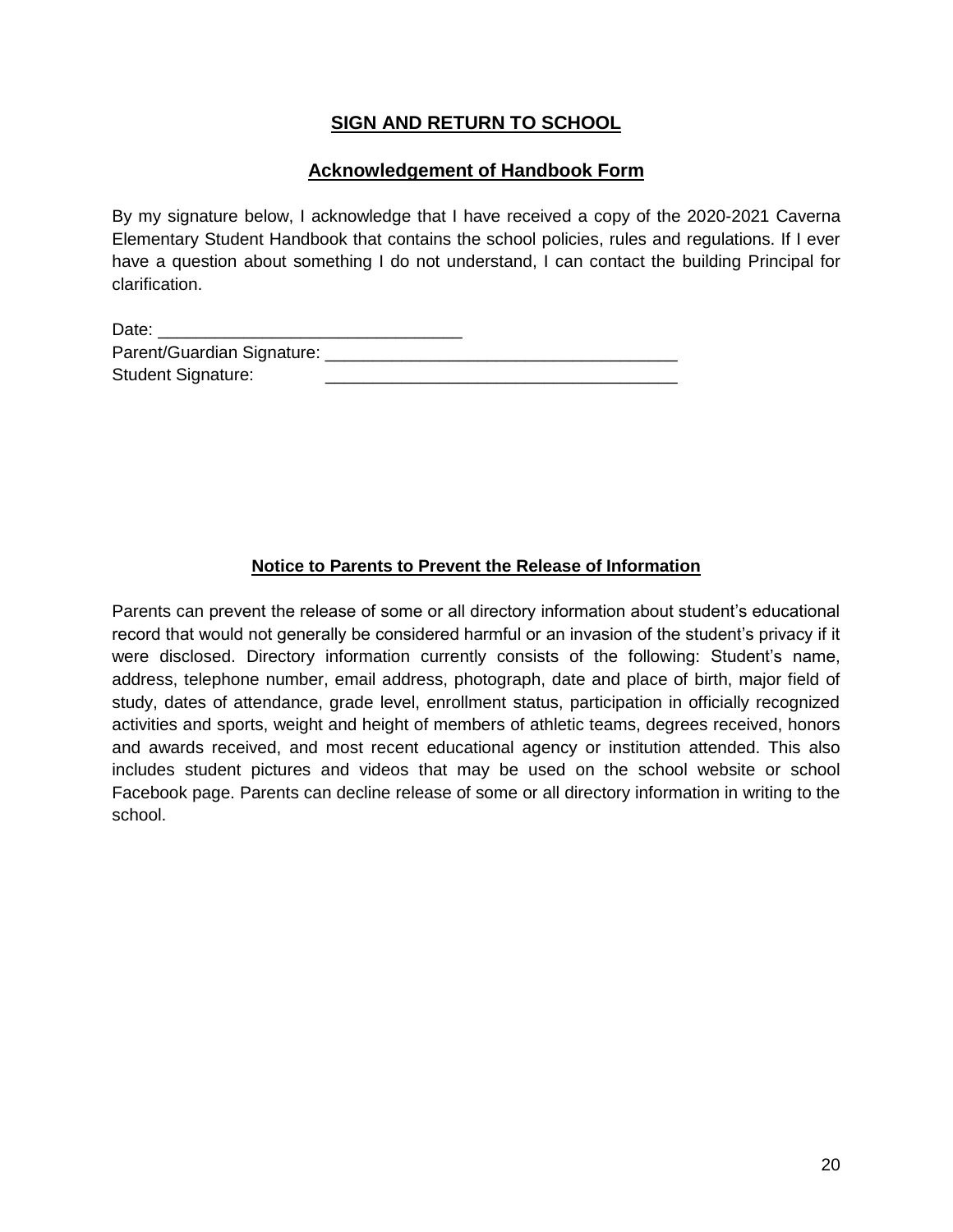# **SIGN AND RETURN TO SCHOOL**

# **Caverna Independent Schools Student Appropriate Use Policy (AUP)**

The Caverna Independent Schools System has placed a substantial investment of both time and money into the placement of technology into the classroom. To protect this investment, it is necessary to set proper guidelines for the utilization of this technology. The following policy is that guideline. It is important to read these guidelines and know what is acceptable and what is not acceptable. These guidelines are the school's implementation of the state mandated rules regarding technology in the school.

# **General Usage**

- I am aware that the computers are the property of Caverna Independent Schools and any information stored in them is the property of Caverna Independent Schools.
- I will not engage in any illegal activity including copyright infringement, vandalism, harassment, or discrimination, i.e. copying licensed software, downloading MP3's, downloading hacking software, ETC.
- I understand that I am financially responsible for any malicious damage, vandalism that I cause. Vandalism is defined as any attempt to harm or destroy a physical computer, the data stored on the computer, operating system, or any applications installed or cause any damage to another students data, or to upload any known virus or transmit any known virus, or cause any damage to Caverna Independent School's network or file server or other network that are is connected to the KETS Internet backbone.
- I will not alter the setup of any school computers or load programs or services without the expressed permission of the School Technology Coordinator and/or District Technology Coordinator.
- I understand that the teachers, network administrators, and the District Technology Coordinator has the right to access any information stored in my user directory, in my computer email account, or on the current screen. Internet Usage
- I will not try to visit sites that have no educational purpose!
- I understand that all Internet traffic of sites visited and duration of time in the pages will be logged.
- I will not knowingly download/upload inappropriate graphics or text from the Internet or via email.
- I understand that accessing audio or video services via the Internet, i.e. Real Audio or Real Video, without the permission of the principal and the District Technology Coordinator is strictly prohibited.
- $\bullet$  I will not access newsgroups, chat rooms, or similar services.
- I will not get on the Internet without a teacher's permission because doing so would result in my Internet privileges being revoked. Email usage
- I understand that the use of my school email is for educational purposes only and that the content of my mail will be randomly checked.